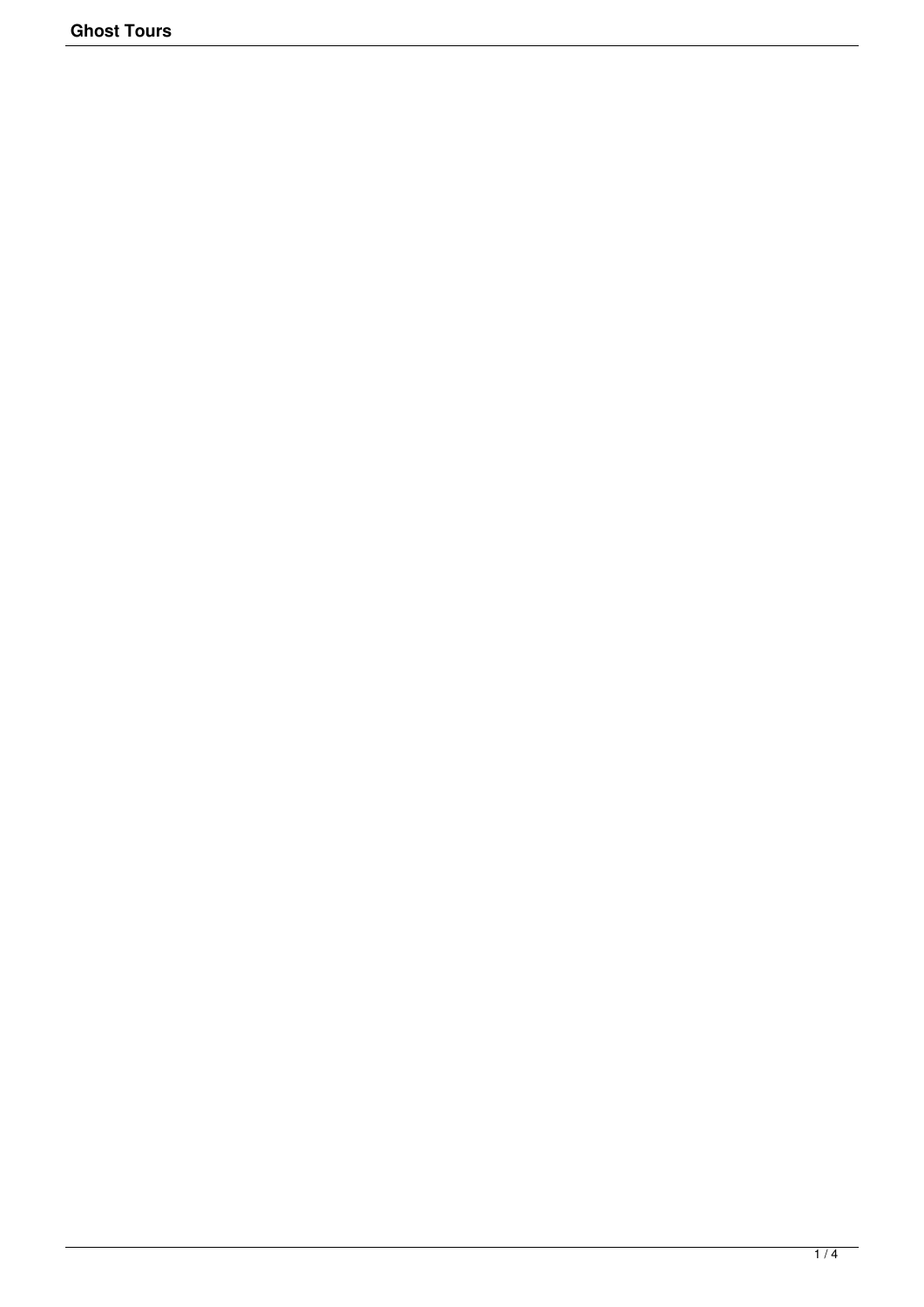

& 90-minute walking tours of the homes of some of our more "permanent" residents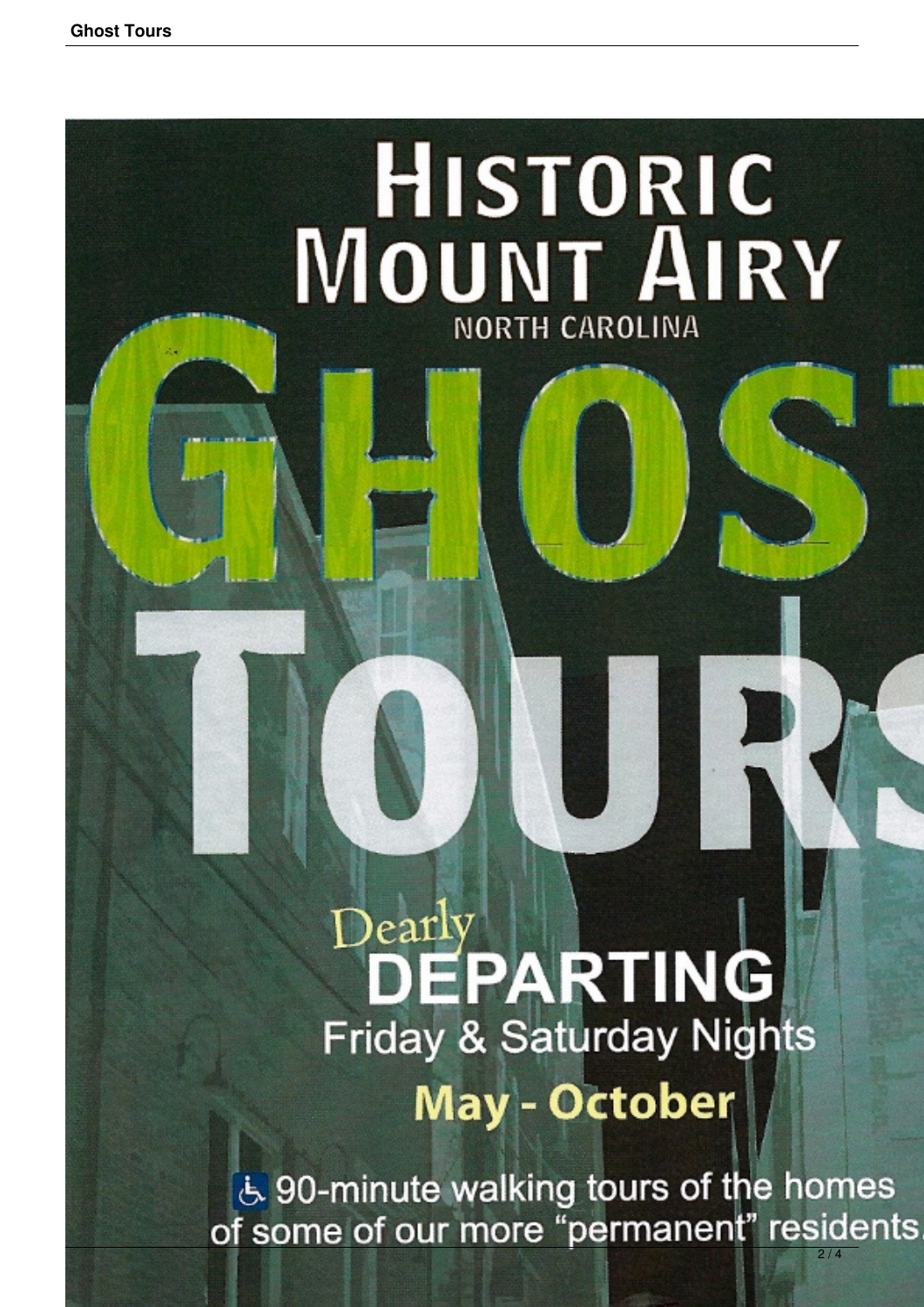**The 2022 Season of Historic Downtown Mount Airy Ghost Tours will begin again on Friday May 6 and continue every Friday and Saturday though November 12, 2022.** 

 $\Box$ 

## *Click Here to Pay for your Reservation*

**Historic Mount Airy Ghost Tours have returned!** Tours **[will be held on Friday and](index.php?option=com_content&view=article&id=254&Itemid=198) Saturday evenings from 8pm until 9:30.**

Join us for an exciting 90 minute, lantern-lit<sup>[]</sup> walking tour **through Mount Airy's streets and it's historic past. You** will hear about 13 of our l"less mortal" friends and some of **Mount Airy's resting places. Tours begin at the Mount Airy Museum of Regional History, 301 N. Main Street.** Wear **comfortable shoes and bring your camera and umbrella, if needed. Tickets are \$15 (tax included) and pre-paid reservations are required!** 

The stories blend entertainment and history but remember that ghosts are sometimes associated with traumatic circumstances. If you have any questions, feel free to call, message, or email us.

 $\Box$ 

 **Call the Museum at 336-786-4478 or click the above link to make your reservations.**

 **Pre-paid reservations are non-refundable but may be transferred to another date during the season.**